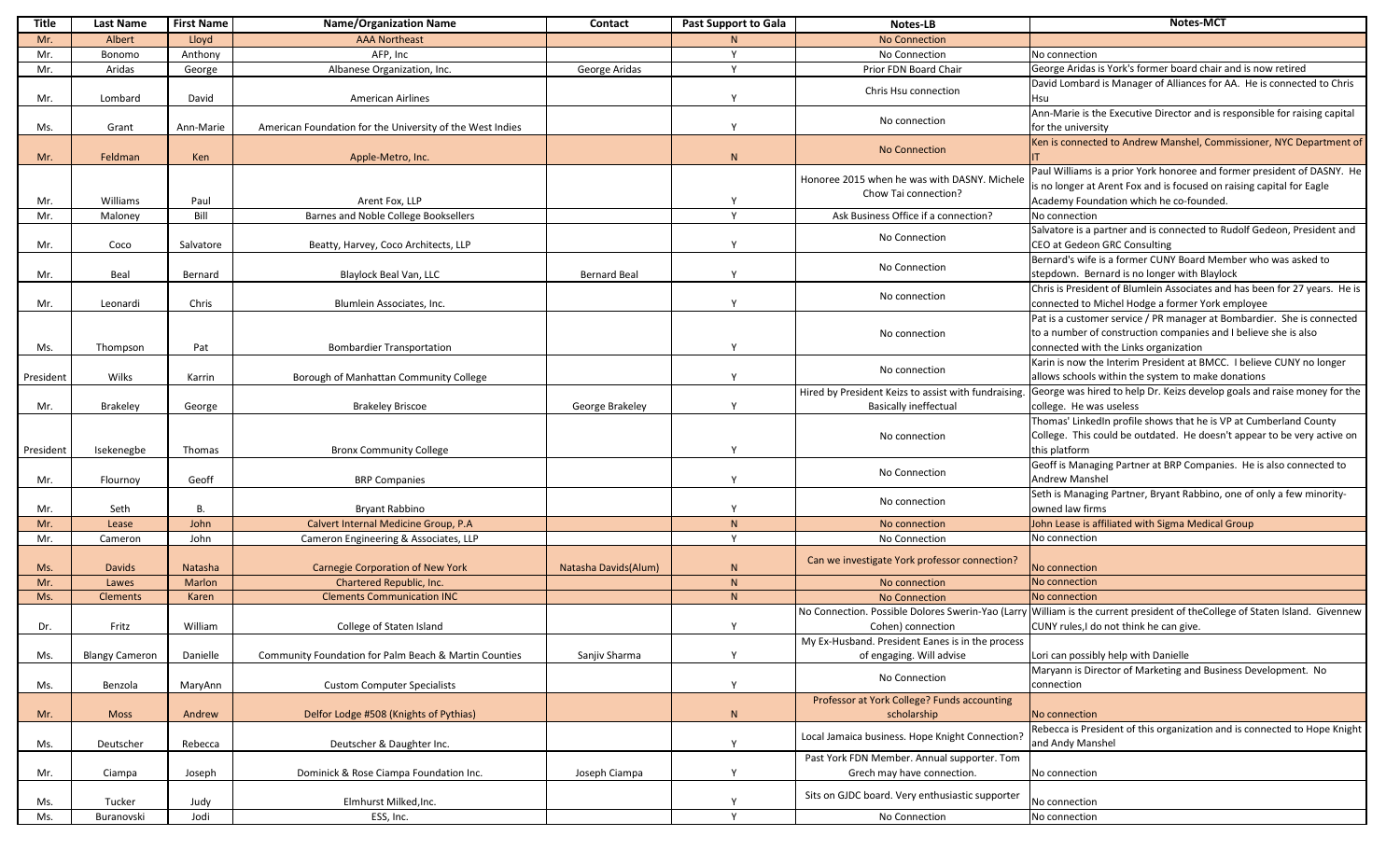|           |                   |            |                                                   |                  |                | Dolores Swarin-Yao hired to do fundraising                                              |                                                                                         |
|-----------|-------------------|------------|---------------------------------------------------|------------------|----------------|-----------------------------------------------------------------------------------------|-----------------------------------------------------------------------------------------|
| Mr.       | Imperato          | Stephen    | <b>Future Funds</b>                               |                  |                | campaign feasibility study.                                                             | Steve helped York with drafting a business case aa couplle of years ago                 |
| Mr.       | Gartenstein       | David      | Gartenstein Consultants, LLC                      |                  | $\lambda$      | No Connection                                                                           | No connection                                                                           |
|           |                   |            |                                                   |                  |                |                                                                                         | Tene is connected to John Nixon, HSBC and Ahsaki Benion, Lawyer at                      |
| Ms.       | Howard            | Tene       | Global Kids, Inc. 2                               |                  |                | No connection                                                                           | Carter Ledyard & Millburn                                                               |
| Mr.       | Graf              | Howard     | Graf & Lewent Architects, LLP                     |                  |                | Sits on GJDC board and Queens Chamber board                                             | Howardis connected to Tom Grech and Andy Manshel                                        |
|           |                   |            |                                                   |                  |                |                                                                                         | Jackie recently changed jobs. She is a Partner at AEM & Associates. She                 |
|           |                   |            |                                                   |                  |                | Connection Mondell Sealy and Pres. Keizs.                                               | was closed to Dr. Keizs and Mondel Sealy. She is connected to Hope                      |
| Ms.       | Arrington-Pinkard | Jacqueline | Greater Queens Chapter of the Links, Inc.         |                  |                |                                                                                         | Knight, Reginald Madden at York,                                                        |
|           |                   |            |                                                   |                  |                |                                                                                         | Alberto is nolonger with HAKS where he spent 18 years. He is now                        |
| Mr.       | Villaman          | Alberto    | <b>HAKS</b>                                       |                  |                | No connection                                                                           | President of ALRA Engineers                                                             |
|           |                   |            |                                                   |                  |                |                                                                                         | George Hulse is VP and Senior Advisor to thhe CEO at EmblemHealthand                    |
|           |                   |            |                                                   |                  |                | Should be pursued in light of Honoree Chris Roker.<br>Is he also on Chris Roker's list? | is also VP for External Affairs at Healthfirst. Michele Chow-Tai is                     |
| Mr.       | Hulse             | George     | Healthfirst                                       |                  |                |                                                                                         | connected to him                                                                        |
| Dr.       | Hibbert           | Tamika     | Hibbert Counseling and Educational Services, Inc. |                  | $\mathbf{M}$   | <b>No Connection</b>                                                                    | Tamika is listed as a professional school counselor                                     |
|           |                   |            |                                                   |                  |                | No Connection                                                                           | Tommy Craig is SVP at Hnes and makes real estate investments. No                        |
| Mr.       | Craig             | Thomas     | Hines Interest Ltd.                               |                  |                |                                                                                         | connection                                                                              |
| President | Gomez             | David      | <b>Hostos Community College</b>                   |                  | $\overline{v}$ | No connection                                                                           | No connection                                                                           |
|           |                   |            |                                                   |                  |                | No connection                                                                           | Rodger is a Partner at Herrigel Bolan and seems to have a lot of banking                |
| Mr.       | Herrigel          | Rodger     | <b>Investors Foundation</b>                       |                  |                |                                                                                         | relationship                                                                            |
|           |                   |            |                                                   |                  |                | Is she our graduation photo vendor? Buys \$500                                          | Cherylis President of Island Photography founded in the 1980s. She is                   |
| Mrs.      | Ipiotis           | Cheryl     | Island Photography                                |                  |                | journal ad annually                                                                     | focused on graduation and other typeof portraits                                        |
|           |                   |            |                                                   |                  |                | Honoree 2017, 50th Gala. Chris Hsu connection                                           |                                                                                         |
|           |                   |            |                                                   |                  |                | Sits on GJDC board. Hope also knows well                                                | Icema Gibbs has been with Jetblue for over 20 years and serves as                       |
| Ms.       | Gibbs             | Icema      | JetBlue Airways Corporation                       | Chri Hsu         |                |                                                                                         | Director of Corporate Social Responsbility                                              |
| Ms.       | Adler             | Karen      | <b>Jewish Communal Fund</b>                       | Jeffrey Levin    | N              | Father was Eugene Levin Professor Emeritus                                              | No connection<br>Andrea is Senior Director of Corporate Equity. May be Colin can pursue |
| Ms.       | Higham            | Andrea     | Johnson & Johnson's Campaign for Nursing's Future |                  | $\mathbf{M}$   | Either Dean Becker or Valerie Taylor-Haslip?                                            | her.                                                                                    |
| President | Schrader          | Claudia    | Kingsborough Community College                    |                  |                | No connection                                                                           | Claudia has been with CUNY for many years                                               |
| Mr.       | Neveloff          | Jay        | Kramer Levin Naftalis & Frankel LLP               |                  | $\mathbf v$    | No connection                                                                           | Jay is a lawyer focused on real estate.                                                 |
| Mr.       | Riso              | Vincent    | L.Riso & Sons Co., Inc.                           |                  |                | No connection                                                                           | No connection                                                                           |
| Ms.       | <b>Burch</b>      | Karin      | Lemery Greisler LLC                               |                  | $\mathbf{v}$   | No Connection                                                                           | No connection                                                                           |
|           |                   |            |                                                   |                  |                |                                                                                         | Frank Oh is Managing Director at Loop. He is good friends with Paul                     |
| Mr.       | Oh                | Frank      | Loop Capital Markets                              |                  |                | Connection Paul Williams honoree in 2015                                                | Williams                                                                                |
|           |                   |            |                                                   |                  |                |                                                                                         | Gabriel is a French-American attorney and works with those wanted to                    |
| Mr.       | <b>Marous</b>     | Gabriel    | <b>Marous &amp; Marous</b>                        |                  |                | No connection                                                                           | invest in the US                                                                        |
|           |                   |            |                                                   |                  |                | Honorees 2015. Major Queens construction                                                |                                                                                         |
|           |                   |            |                                                   |                  |                | company. Carl Mattone (son) sits on Queens                                              |                                                                                         |
| Mr.       | Mattone           | Joseph     | Mattone Group, LLC                                | Joseph Mattone   |                | Chamber board                                                                           | The whole Mattone family are lawyers                                                    |
|           |                   |            |                                                   |                  |                | Ask Hope Knight if she has any connection?                                              |                                                                                         |
| Ms.       | Louden-Hall       | Sharay     | McKissack & McKissack                             |                  |                | Minority owned construction business                                                    | No connection                                                                           |
|           |                   |            |                                                   |                  |                | Liz Segal connection. Liz worked with Haeda. Has                                        | Haeda is Director of Intergovernmental affairs for NYC working for the                  |
| Ms.       | Mihaltses         | Haeda      | <b>Mets Foundation</b>                            |                  |                | longstanding relationship                                                               | Mayors office and has been doing this for over 18 years                                 |
|           |                   |            |                                                   |                  |                | <b>No Connection</b>                                                                    | Glenn is an Human Resources professional and an Adjunct Professor for                   |
| Mr.       | <b>Courounis</b>  | Glenn      | Nassau Queens Performing Provider System          |                  | N              |                                                                                         | Adelphi                                                                                 |
| Ms.       | Nasso Galletta    | Mary       | <b>Nasso Professional Building, LLC</b>           |                  | N              | No connection                                                                           | No connection                                                                           |
|           |                   |            |                                                   |                  |                | Michele Chow-Tai connection                                                             | Pat is a former York Foundation. He is based in Albany and recently lost                |
| Mr.       | MacKrell          | Patrick    | New York Business Development Corporation - NYBDC | Patrick MacKrell |                |                                                                                         | his wife. Michele Chow-Tai can follow-up with Pat                                       |
| President | Hotzler           | Russell    | New York City College of Technology               |                  | $\mathbf v$    | No connection                                                                           | No connection                                                                           |
|           |                   |            |                                                   |                  |                | Anthony Andrews connection. Should be pursued                                           | Cleon is Associate Executive Director External Affairs and has been in this             |
| Mr.       | Edwards           | Cleon      | New York City Health & Hospitals                  |                  |                | in light of Chris Roker 2020 Honoree                                                    | rolefor 8 years                                                                         |
| Mr.       | Ficalora          | Joseph     | New York Community Bank                           |                  | $\mathbf{v}$   | CEO of NYCB. Sits on Queens Chamber Board                                               | No connection                                                                           |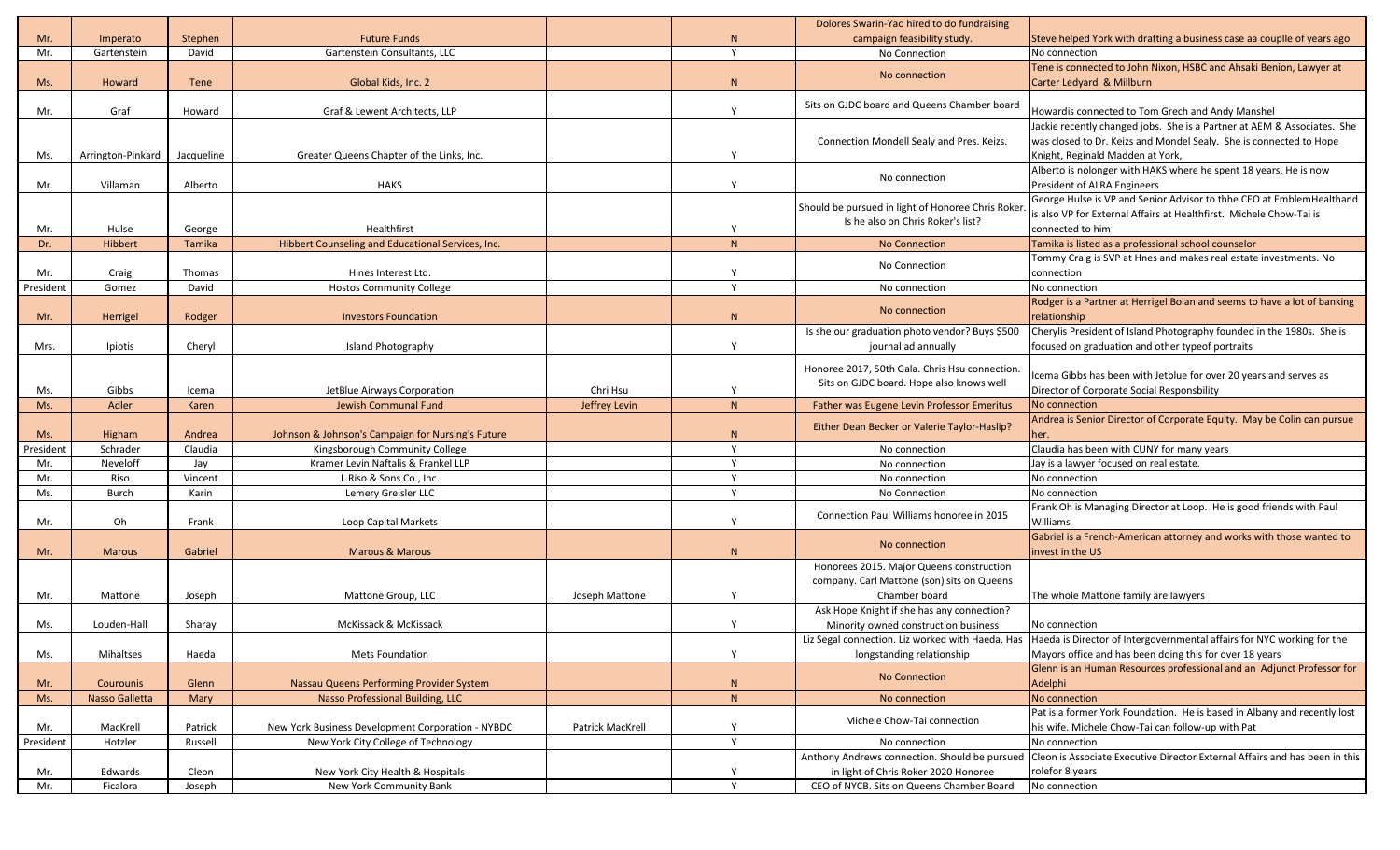|           |                |             |                                                            |                        |              |                                                      | Joseph Ficalora is the CEO of NY Community bank, Marian is Executive Director at the foundation and has served this         |
|-----------|----------------|-------------|------------------------------------------------------------|------------------------|--------------|------------------------------------------------------|-----------------------------------------------------------------------------------------------------------------------------|
|           |                |             |                                                            |                        |              |                                                      | sits on Queens Chamber Board. Reach out to Tom   organization for 17 years. Her focusis on Long Island. She writes a weekly |
| Ms.       | Conway         | Marian      | New York Community Bank Foundation                         |                        |              | Grech                                                | commentary for Nonprofit quarterly                                                                                          |
| Mr.       | Friedman       | Jack        | Queens Chamber of Commerce                                 |                        | $\mathbf v$  | Ask Tom Grech                                        | No connection                                                                                                               |
| Mr.       | Peters         | Adrian      | Queens County Savings Bank                                 |                        | $\mathbf{v}$ | No connection                                        | No connection                                                                                                               |
|           |                |             |                                                            |                        |              |                                                      | Tim is currently the Interim President at Queensborough and appears to                                                      |
| President | Lynch          | Timothy     | Queensborough Community College                            |                        |              | No connection                                        | be a long time friend of York                                                                                               |
|           |                |             |                                                            |                        |              | Honoree in 2017, 50th Anniversary Gala.              |                                                                                                                             |
|           |                |             |                                                            |                        |              | Connection Hank Sheinkopf. Repair work to be         | John was a prior York honoree and was introduced to the college via Hank                                                    |
| Mr.       | Catsimatidis   | John        | Red Apple Group, Inc. / United Refining Company            | Rabbi Hank Sheinkopf   |              | done if we want to re-engage                         | Sheinkopf                                                                                                                   |
| Mr.       | Cheng          | Fumi        | <b>Regent Metals Corporation</b>                           |                        | N            | <b>No Connection</b>                                 | No connection                                                                                                               |
|           |                |             |                                                            |                        |              |                                                      | Ed Kalaydjian, CFO, Research Foundation of CUNY worked at York. He                                                          |
| Ms.       | Bennett        | Christine   | <b>Research Foundation (CUNY)</b>                          |                        |              | Dawn Hewitt connection?                              | has been in this role for 39 years and retires soon.                                                                        |
| Ms.       | Reeder         | Rose        | Robert Lee Reeder, Sr. & Rose Reeder Revocable LivingTrust |                        | $\mathbf v$  | No connection                                        | No connection                                                                                                               |
| Mr.       | Charbonneau    | Η.          | Roosevelt & Cross Incorporated                             |                        |              | No Connection                                        | No connection                                                                                                               |
| Mr.       | Reali          | Paul        | Royal Waste Services Inc.                                  |                        | $\mathbf v$  | Provides a general scholarship                       | No connection                                                                                                               |
|           |                |             |                                                            |                        |              | Complicated history leading to strained              |                                                                                                                             |
|           |                |             |                                                            |                        |              | relationship. Theresa has been our contact. Dana     | Theresa is a Senior Associate and is connected with Dolores Swirin-Yao,                                                     |
| Ms.       | <b>Bates</b>   | Theresa     | <b>Santander Universities</b>                              |                        | $\mathsf{N}$ | has been in touch with her                           | Larry Cowen                                                                                                                 |
|           |                |             |                                                            |                        |              | Need to sort out and list needs to be corrected.     |                                                                                                                             |
|           |                |             |                                                            |                        |              | Bassin family connection. He is deceased. His wife   |                                                                                                                             |
|           |                |             |                                                            |                        |              | Dorie survives him. NO CONNECTION TO ASHOK           |                                                                                                                             |
| Mr.       | Kaplan         | Clifford    | Schwab Charitable Fund                                     | Ashok Nigalaye         |              | NIGALAYE                                             | This is must be Ashok charitable fund                                                                                       |
|           |                |             |                                                            |                        |              |                                                      |                                                                                                                             |
|           |                |             |                                                            |                        |              | Investigate further. A major funder of all STEM      |                                                                                                                             |
|           |                |             |                                                            |                        |              | education. Not sure if Ilona is still there. Discuss |                                                                                                                             |
| Ms.       | Abramova       | Ilona       | <b>Simons Foundation</b>                                   | <b>David Spergel</b>   | N            | prior to Spergel Lect. Series 3/12/2020              | No connection                                                                                                               |
|           |                |             |                                                            |                        |              | YC College Employee (MGBPAC). Outside                |                                                                                                                             |
| Mr.       | Clarke         | Kwame       | Simple Solutions Production Group LLC                      | Kwame Clark(Fac/Staff) |              | AV/Production company                                |                                                                                                                             |
|           |                |             |                                                            |                        |              |                                                      |                                                                                                                             |
|           |                |             |                                                            |                        |              | No connection                                        | John is now VP, Executive Communication SAP and has been there for                                                          |
| Mr.       | Kelly          | John        | SKDKnickerbocker                                           |                        |              |                                                      | just over one year. There he is focused on senior leadership and strategy                                                   |
|           |                |             |                                                            |                        |              |                                                      | Jeff has served on the YorkCollege Foundation Board for many years. He                                                      |
|           |                |             |                                                            |                        |              | Currently on York FDN Board                          | recently resigned from the Board aand then later said he wanted to                                                          |
|           |                |             |                                                            |                        |              |                                                      | return. Though I do not think anyonereached out to him. Michele Chow-                                                       |
| Mr.       | Spiritos       | Jeff        | <b>Spiritos Properties</b>                                 |                        |              |                                                      | Tai can follow-up with him.                                                                                                 |
|           |                |             |                                                            |                        |              | President CEO Elmhurst Dairies. Carlie Towrey        |                                                                                                                             |
|           |                |             |                                                            |                        |              | tried to develop a Food Sciences program with        |                                                                                                                             |
|           |                |             |                                                            |                        |              | Elmhurst and York. Gave a sizeable gift for the      |                                                                                                                             |
|           |                |             |                                                            |                        |              | 50th. Judy Tucker is our contact. Judy sits on GJDC  |                                                                                                                             |
| Mr.       | Schwartz       | Henry       | Steuben Foods Incorporated                                 |                        |              | Board                                                | No connection                                                                                                               |
| Mr.       | Ricketts       | Devereaux   | Sysglobe                                                   |                        | $\mathbf v$  | No connection                                        | No connection                                                                                                               |
| Ms.       | Riley-Tepie    | Yvonne      | TD Bank                                                    | Rich D(Trustee)        | $\mathbf v$  |                                                      |                                                                                                                             |
|           |                |             |                                                            |                        |              | Ask Hope Knight if any connection                    | James is President at TDX. He is connected with Michael Gardner, VP and                                                     |
| Mr.       | Jones          | James       | TDX Construction Corp.                                     |                        |              |                                                      | Chief Diversity Officer at MTA                                                                                              |
|           |                |             |                                                            |                        |              | On GJDC Board                                        | Eric is a Partner at Bluestone and isfocused on property management. He                                                     |
| Mr.       | Bluestone      | Eric        | The Bluestone Organization, Inc.                           |                        |              |                                                      | also seems to be a longtime supporter of York                                                                               |
|           |                |             |                                                            |                        |              | Past YC FDN Member. Limited participation            | William Burgess is focused on customized travel. He servedon the board                                                      |
| Mr.       | <b>Burgess</b> | William     | The Burgess Group                                          | <b>William Burgess</b> | $\vee$       |                                                      | briefly but never participated                                                                                              |
|           |                |             |                                                            |                        |              | Honorees 2019. Beth Leif contact. Connected          | Currently supporters of York. Beth is the Executive Director at the                                                         |
| Ms.       | Lief           | <b>Beth</b> | The Carroll and Milton Petrie Foundation                   |                        | N            | through Mondell Sealy and Jonathan Quash             | Foundation and is connected to other foundations                                                                            |
|           |                |             |                                                            |                        |              | Valerie Taylor-Haslip connection as this is a        |                                                                                                                             |
|           |                |             |                                                            |                        |              | Nursing Foundation. Our Contact is Alice Eaton.      |                                                                                                                             |
| Ms.       | Aguilar        | Natalie     | The Louis & Rachel Rudin Foundation, Inc.                  |                        | $\mathsf{N}$ | Dawn Hewitt has also been involved                   | No connection                                                                                                               |
| Mr.       | Adelimirin     | Aziz        | The Network Journal                                        |                        | N            | <b>No Connection</b>                                 | No connection                                                                                                               |